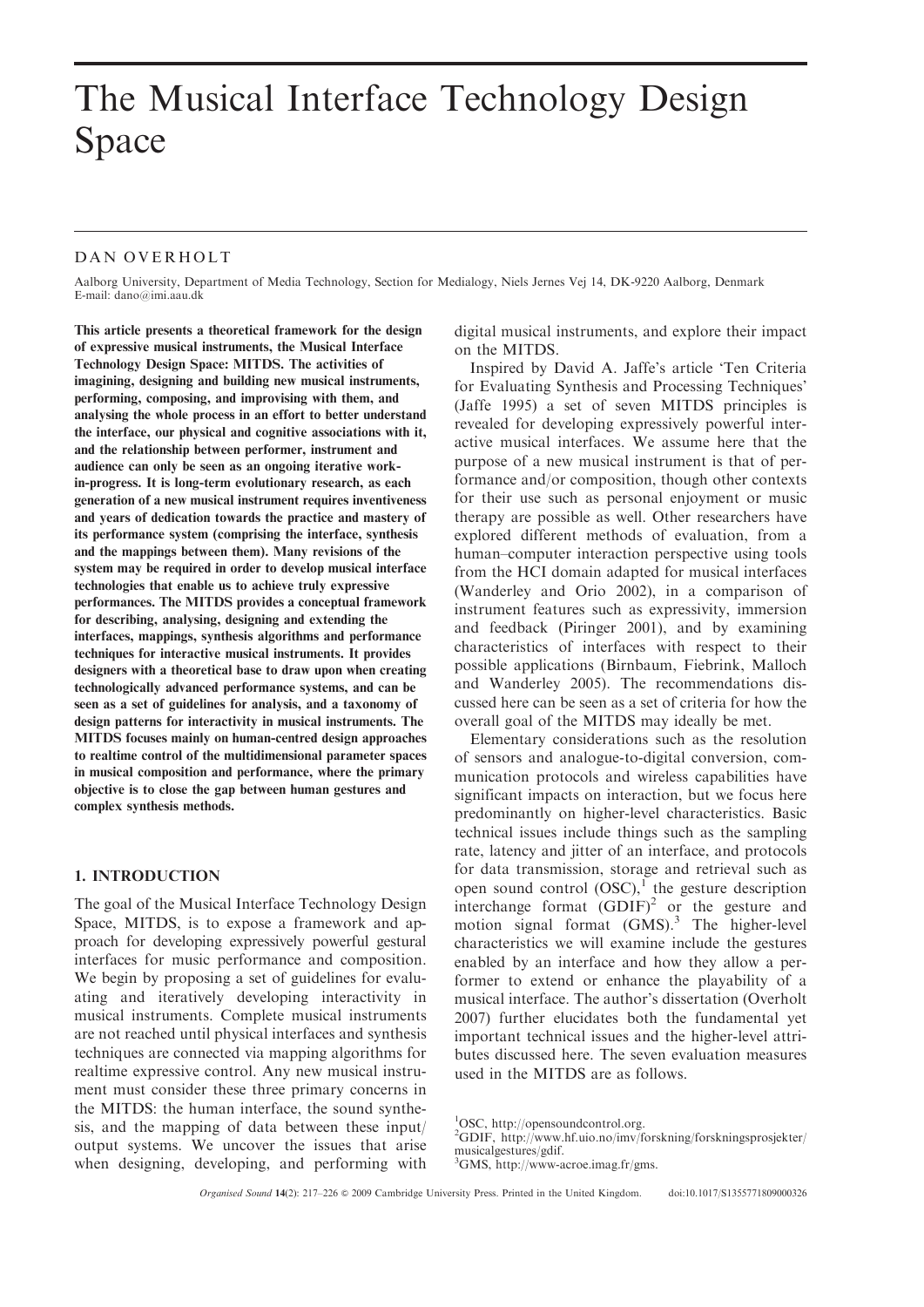#### 1.1. How intuitive are the gestures?

When designing a new interface, one must decide what type of gestures should be captured; the answer can fall into two broad categories. While some musicians prefer using the gestures they have developed through years of practice on traditional instruments, others are interested in developing new gestures and techniques. In either category, the intuitiveness – a consideration of how 'natural' a gesture feels – is important when designing the human interface and sensor system. For more traditional musicians, sensors should be used to capture previously learned gestures with enough accuracy and precision to match the nuances they are accustomed to with a traditional instrument. In the case of a less traditional interface one can either invent entirely new gestural grammars and performance techniques, or capture gestures that are somehow similar or related to techniques with a traditional instrument. More imaginative techniques can be interesting, but an interface may become less optimal for performance if the causality relationship is broken. Deterministic behaviour is desirable in the MITDS – this provides intuitive learning and interaction. With non-traditional interfaces, musicians should expect to spend time learning a new set of gestures if the instrument is to have a long-term impact. It helps the process of learning if new gestures are put forth in the interface in a clear, consistent and intuitive manner.

#### 1.2. How perceptible are the gestures?

Gestures should cause an understandable change in the resulting sound for a musician to grasp an instrument's playability. A gesture that causes unpredictable results may be interesting at first, but can be extremely frustrating while performing in front of a live audience. Therefore, interactive musical instruments should have action–sound couplings clear enough to be perceived by the audience, while gestural actions should preserve some sense of complexity, uncertainty or mystery in order to maintain the interest of the audience. This may be accomplished in the design of the instrument itself and the mastery of its performance techniques, or inherently via a particular composition or improvisation. If a new interface looks like or is played like a traditional instrument, it can lead observers to anticipate certain types of sounds, breaking their expectations by surprising them with previously unheard sounds. Interfaces using completely non-traditional gestures have no accumulated common knowledge or reference as a key to comprehension for the audience; this puts the responsibility of helping an audience understand what is happening on the developer and performer of such instruments. Any interface in the MITDS should carefully consider the perceptibility of its gestures both to the performer and to the audience.

#### 1.3. How physical/powerful are the gestures?

Making an obvious physical gesture should have a significant audible effect. Electronic technology allows even a tiny motion to have a huge outcome, but it can be important to consider the dramatic effect of a gesture in the design of a new instrument. A performance interface should attempt to provide a vehicle for expressive communication with an audience, so it can be wise to incorporate extra human effort into the interaction design for meaningful gestures. This creates an intrinsic relationship between the performer and the instrument as an extension of the body. This consideration of effort will have an impact on the music, lending it a 'human feeling', as more exertion is required for some musical ideas than others. Both coarse- and fine-grained sensitivity to gestures is crucial in the development of a truly expressive interface. If an interface incorporates elements of traditional instruments, then conventional techniques can be made more powerful by gesturally controlling digitally generated sounds and/or parameters of effects processing algorithms. Such augmented or hybrid instruments, including the author's Overtone Violin (Overholt 2005) are powerful because they provide a way of enhancing traditional gestures, bridging the gap between the world of traditional instruments and interactive interfaces. See Movie example 1 for a video showing the author performing with the Overtone Violin.

#### 1.4. How well-behaved is the controller and synthesis algorithm?

Audio synthesis, analysis and processing techniques such as phase vocoding, pitch-tracking and pitchshifting should avoid algorithmic glitches, as poor implementations can produce undesirable audible artifacts. Such problems can also occur in mapping algorithms or sensor electronics. This does not imply, however, that one should 'clean up' sound analysis data or sensor inputs excessively, as this can remove nuances from a musician's inputs. For example, traits such as 'fuzzy' note-starts and noisy indeterminate pitches can be problematic for pitch-tracking algorithms, but can be extremely expressive in the trained hands of an instrumentalist. Many of these problems are best avoided through the use of interfaces, synthesis/effects and mapping algorithms that employ continuously variable inputs rather than discrete quantisation of the gestures of a musician. This approach can yield well-behaved, repeatable performances that still allow inflective modulations within a note rather than limiting the potential expressivity to simple triggers (e.g., fixed sample playback). Taking these concerns into account when designing a new instrument will help to refine the system through iterative development cycles.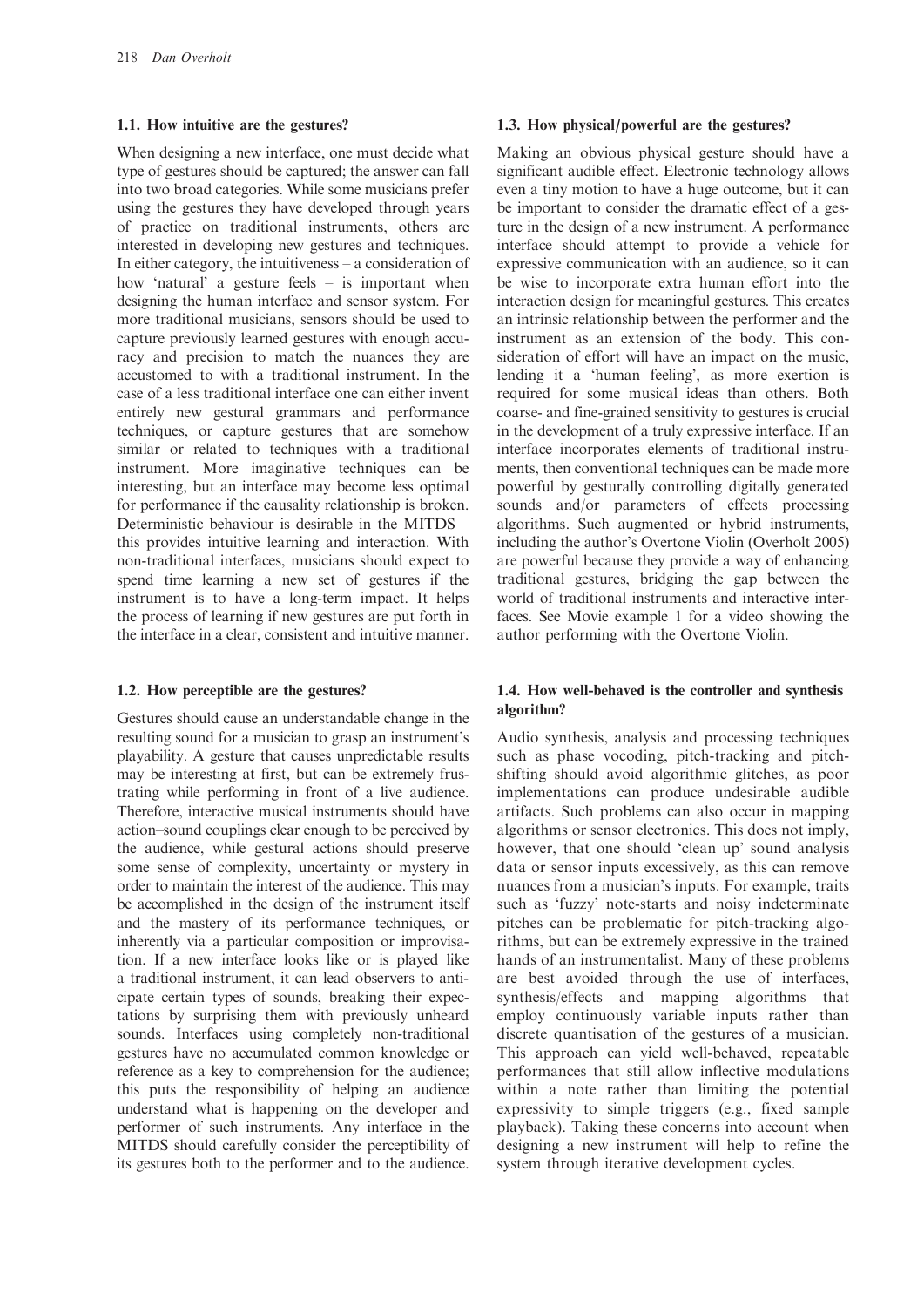#### 1.5. How unique is an instrument's identity?

Successful instruments in the MITDS must withstand the test of time. While the seemingly limitless potential of standard computers as 'musical instruments' is evident in many ways, the generic nature of the interaction does not give a true identity to their musical use. On the other hand, when the interaction is combined with an embodied interface providing rich control inputs with well-designed mappings to a synthesis algorithm, one can produce systems with visceral 'character', resulting in distinctive action–sound couplings from instantaneous human inflections. The challenge of blending human skills and machine capabilities can result in expressiveness that can be near or even surpass that of traditional acoustic instruments. Many musicians would like to take advantage of sounds that have a unique identity, which encourages the development of synthesis techniques producing 'striking' resonances. In the MITDS, the appropriateness of a given interface depends on the musical task at hand, and the call for musical interface technologies to have a unique identity should not be confused with an unadulterated endorsement of personally idiosyncratic instruments. Indeed, for an instrument to take hold and develop a true performance practice (where the focus is on what humans are able to master with a certain instrument), gestural vocabularies must develop, and more than just one prototype interface must be available to performers.

### 1.6. How rich is the mapping methodology?

This evaluation measure concerns the controller inputs and synthesis parameters, and how they are mapped to musical attributes such as dynamics and articulation. Parameters of the signal-processing algorithm in use should not be treated simply as mathematical variables, as they have a strong correlation to the resulting perceptual musical experience. Mapping is dependent on sensor inputs and synthesis parameters because of the interconnected limiting and enabling factors arising from both domains. For example, an interface with five sensors cannot simultaneously and independently control a synthesis algorithm that expects ten input parameters, and a simple sample- and playback-based synthesiser will not respond in complex ways to multiple expressive sensor inputs. Every instrument in the MITDS uses some type of mapping methodology in order to connect performer inputs to sonic outputs, and there can be many different levels of richness and variety in treating the problem. A rich mapping methodology will lead to more expressive instruments, allowing higher levels of skill to be developed.

#### 1.7. What is the widest range of expression?

Musical technologies in the MITDS should focus on deepening the sensitivity and expressivity within a few

mappings and synthesis algorithms to the precision control that a virtuoso is capable of (rather than implementing too many of the possibilities in shallow ways). When extremely detailed inflections are obtainable, musicians are able to explore the nuances 'inside' a sound. Accomplished performers can portray a wide range of emotive meanings with very few synthesis mappings by making the most of the available sensitivity and dynamic range of a given physical interface, and using different gestural inflections in each performance. Physical interfaces in the MITDS should also incorporate high-resolution sensors and tactile feedback, allowing such meticulous performance techniques to be developed; this places the responsibility for expressivity on the human in live performance instruments.

The MITDS framework is a combination of the three areas of music performance, human–computer interaction and digital technology (figure 1). These are highly interrelated within the framework, due to the system-wide integration necessary for a viable musical instrument to be developed. The goal is to allow humans to be musically expressive through the use of advanced technologies. This can also be described as the emancipation of expressivity in computer music through the incorporation of multiple levels of human inflection. Our approach to the problem encompasses multimodal interaction design as matched to human perception. By looking at different design patterns that emerge from the MITDS,



Figure 1. The Musical Interface Technology Design Space (\* indicates the area represented) is a conceptual framework for the development of new musical instruments and their corresponding performance techniques, as informed by iterative and reflective analyses as well as inspiration from existing instruments via a taxonomy of musical design patterns regarding interfaces, mappings, synthesis algorithms and interaction techniques.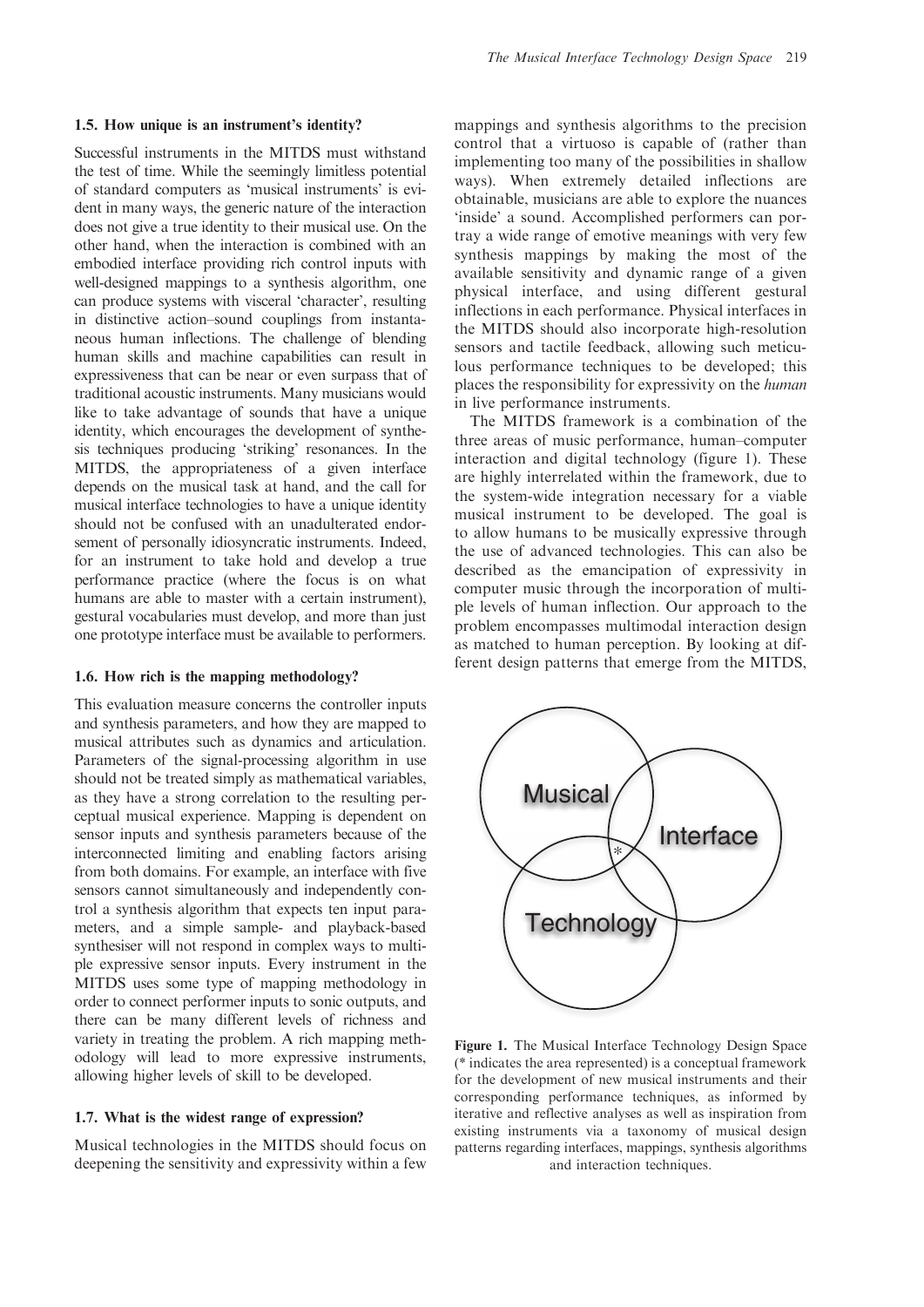systems can be developed with attention to physical and cognitive affordances that connect multimodal sensor arrays to digital signal processing algorithms through interfaces and mappings that permit fluency of interaction and rich gestural expressivity. The remainder of this article examines some of the design patterns that can be used in the MITDS.

## 2. THE BALANCE OF POWER BETWEEN MUSICIAN AND MACHINE

The two extreme ends of a scale weighing the balance between human control and machine control in a musical instrument are:

- a. Algorithmic compositions (pre-arranged generative processes) with a performer's input controlling only the start time and overall volume once at the beginning of a 'performance'.
- b. Improvisatory group performances with several musicians playing new electronic or electroacoustic instruments that allow many details of their sounds to be manipulated.

In example b), musical interface technologies can be used to gain better access to the inner workings of realtime signal processing algorithms. In this way, new musical interfaces can control a sound's timbre with fewer restrictions. One example of this is the author's MATRIX interface (Overholt 2000). Theoretically, any imaginable timbre can be rendered through digital sound-generating techniques such as additive or subtractive synthesis – interactive sounds can change abruptly or evolve continuously with human control input (e.g., Grey 1975; Wessel 1979; Wessel, Wright and Schott 2002). The ambition of the MITDS is to simultaneously give the human performer as much expressive control over a sound as they can physically and cognitively master, while simultaneously utilising the machine's capacity for realtime sound generation and processing to as full an extent as possible.

The middle-regions shown in figure 2 give composers and performers powerful and exciting capabilities never before possible, but also lead to many aesthetic and philosophical questions of what levels of control should be utilised within artistic performances. The success of a performance (surprising, engaging, stimulating, etc.) using these multiple levels of control is clearly an individual, subjective judgement, but certain limits are determined by the characteristics and processing power of human perceptual and cognitive systems, as well as cultural influences. Reliance on a computer's processor/memory to enhance a human performer's brain/memory is a double-edged sword; it reduces the requirements for explicit human control input, thus allowing possibilities for higher-level control over musical processes (such as mixing, controlling sonic density rather than individual notes), while concurrently hindering realtime expressivity at the level of subtle inflections and nuance.

Given the continuum of possibilities for a system's balance of control between musician and machine, a primary musical question that arises is the level of determinism desired in a performance. If a composer prefers a largely deterministic work, allowing only small changes in the outcome from one performance to the next, then an interface focused on high-level musical attributes such as tempo, volume levels, or spatialisation may be appropriate. Control of more detailed musical events, however, requires a performer to use an interface suitable for discrete elements within a phrase, such as musical notes, timbre, and even finer-grained musical attributes. Experienced musicians tend to prefer these types of inflective interfaces even though they can be difficult to master, because they allow for the control of sonic details in a more fluid manner than higher-level interfaces.

A good musical interface should not be limited to either high- or low-level control paradigms if it is to be useful beyond a small repertoire; with suitable design and mappings, there is no reason that a finegrained interface cannot be used to control both high-level and low-level musical attributes. Control over high-level attributes is almost always needed in a performance (excitation, dynamics and pitch), and can be mandatory in certain instances (e.g., controlling



Figure 2. The balance of power between human and machine – the MITDS is concerned with the augmentation of human capabilities through the incorporation of high-, mid- and low-level controls.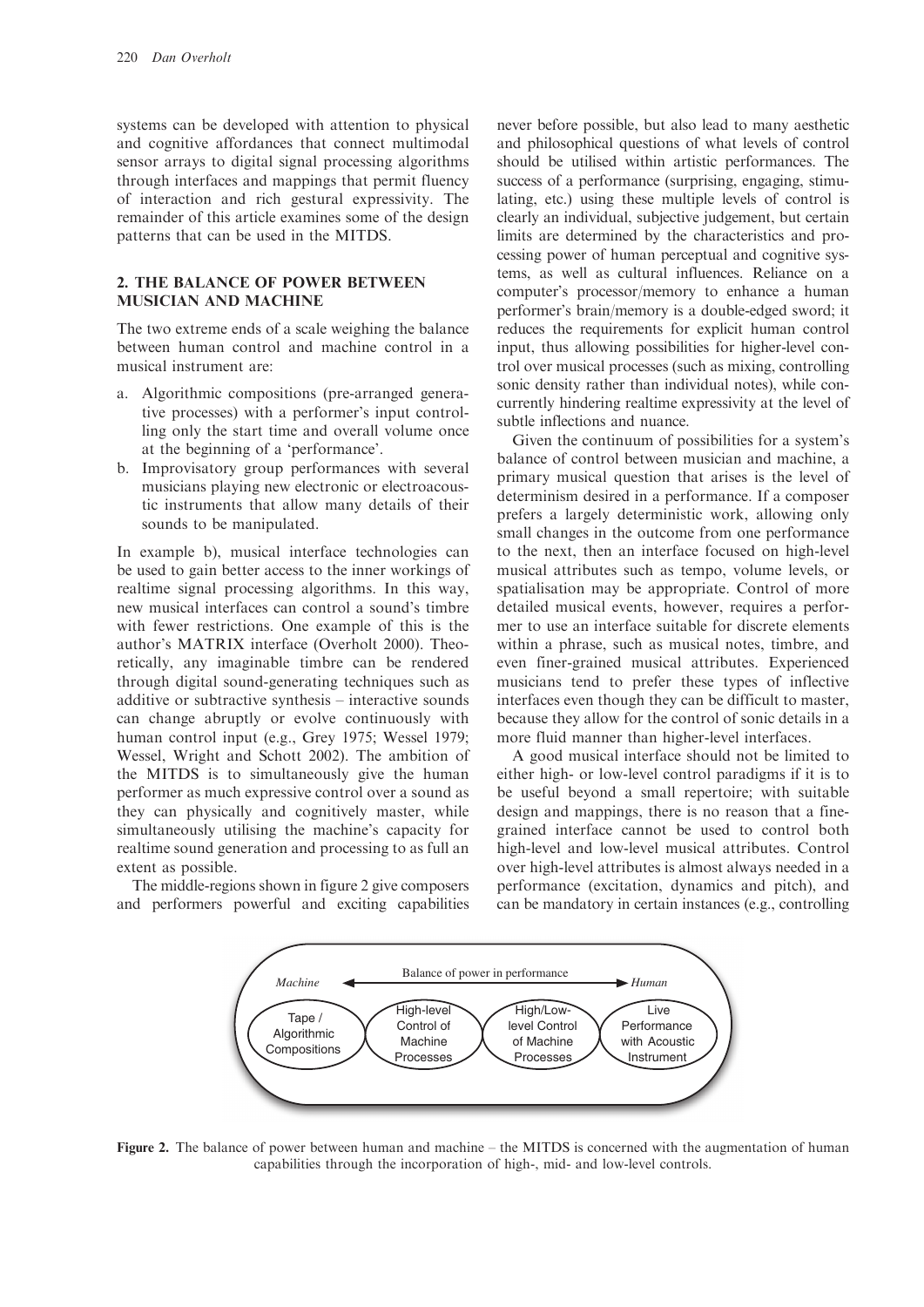the rate of a stream of sonic particles in granular synthesis). The MITDS advocates provisions for multiple levels of control, incorporating high-, midand low-level mappings within a single musical interface. This can be accommodated by capturing sufficient multimodal gestural input to manipulate the multidimensional parameter spaces of electronic music performance at a wide range of levels. Clearly, one of the most important issues in the MITDS is the placement of responsibility for musical details executed by the machine (semi-automated) versus contingent upon human inputs.

## 3. EXPERIMENTAL PERFORMANCE – THE EVOLUTION OF PERFORMANCE USING **TECHNOLOGY**

It is significant to note that computers have turned the initial dichotomy between recordings (fully automated) and traditional musical instruments (fully human-controlled) into a continuous scale, and that new forms of performance have been emerging from the midpoints of this continuum. Viewed from a Darwinian perspective, these new performances are essentially 'speciations' of performance techniques that may either be viable, or headed towards extinction (figure 3). Viable musical instruments will undergo a period of thriving within a culture. Let us speculate here (without making any aesthetic judgements) that live coding performances (Collins 2003) may be an attempt to recoup some of the instantaneous expressiveness inherent in traditional instruments (in addition to simply exploring new ideas for performance), and that circuit bending (Nies 1999; Ghazala 2005) may have at its core a desire to recapture the subtleties and nuances lost in digital synthesisers (but inherent in traditional instruments) – aspects so important to emotional expressivity. Whether or not live coding and circuit bending end up being 'viable species' of performance techniques in the long term, they are both near the midpoint of the MITDS continuum between recordings and live performances, making them interesting experiments in new genres of machine-enhanced human expression.



The combination of human skills with digital algorithms was made possible only in fairly recent times, and as such is still being explored. While some of the current performance trends may or may not seem entirely convincing from an evolutionary perspective, interactive performance does have vast potential if the strengths of humans and machines are suitably leveraged within each musical context. One of the primary factors in the evolution of acoustic instruments promoted instruments that were better at expressing human emotion, and it seems quite likely that this factor will continue to push the natural selection of future musical instruments.

There are instrument sounds which are often used to portray particular emotional states.<sup>4</sup> For instance smooth, quiet tones for tranquility, loud, rich tones for boldness. A biting violin onset sound suggests determination, a wide unsteady vibrato, intensity and so on. All these effects are natural to the instrument and not contrived by the player. It is as if these are emotional states of the instrument itself. This can be explained by an evolutionary process in instrument design, with positive selection for instruments which can be used to better express emotional states. (Menzies 1998: 52)

# 4. GAME DESIGN – SIMILARITIES AND DIFFERENCES WITH MUSICAL INTERACTION DESIGN

Interactivity in musical instruments has some parallels to game design theory (Crawford 2002), but goes well beyond simple musical games like 'Guitar Hero' or 'Dance Dance Revolution'. Nonetheless, gamedesign theory can lend some insights into the development of interactive musical interfaces in several significant ways. First, games that are too easy to win are only fun for a short period of time, so both positive and negative outcomes are needed. Likewise, good instruments should be able to make bad sounds. It is important to design an instrument that is not too effortless to play (nor too difficult), or it may end up being more like an interactive installation (which are more than likely meant to be enjoyed in a single visit) rather than a truly expressive musical instrument. If the musician does not find an instrument or mapping rewarding enough, it is not conducive to achieving a deep level of control. On the other hand, if the mapping encourages a performer to spend a significant amount of time exploring the space of possibilities and learning its capabilities (Oore 2005), they can eventually develop techniques for controlling the multidimensional parameter spaces of music,

<sup>4</sup>It is difficult to talk of emotional states without complex discussion first. In this case an emotional state is seen as culturally related. This may partly account for the variation in musical instruments over time and around the world.

Figure 3. The Darwinian perspective can be used as an analogy describing the evolution of new musical instruments.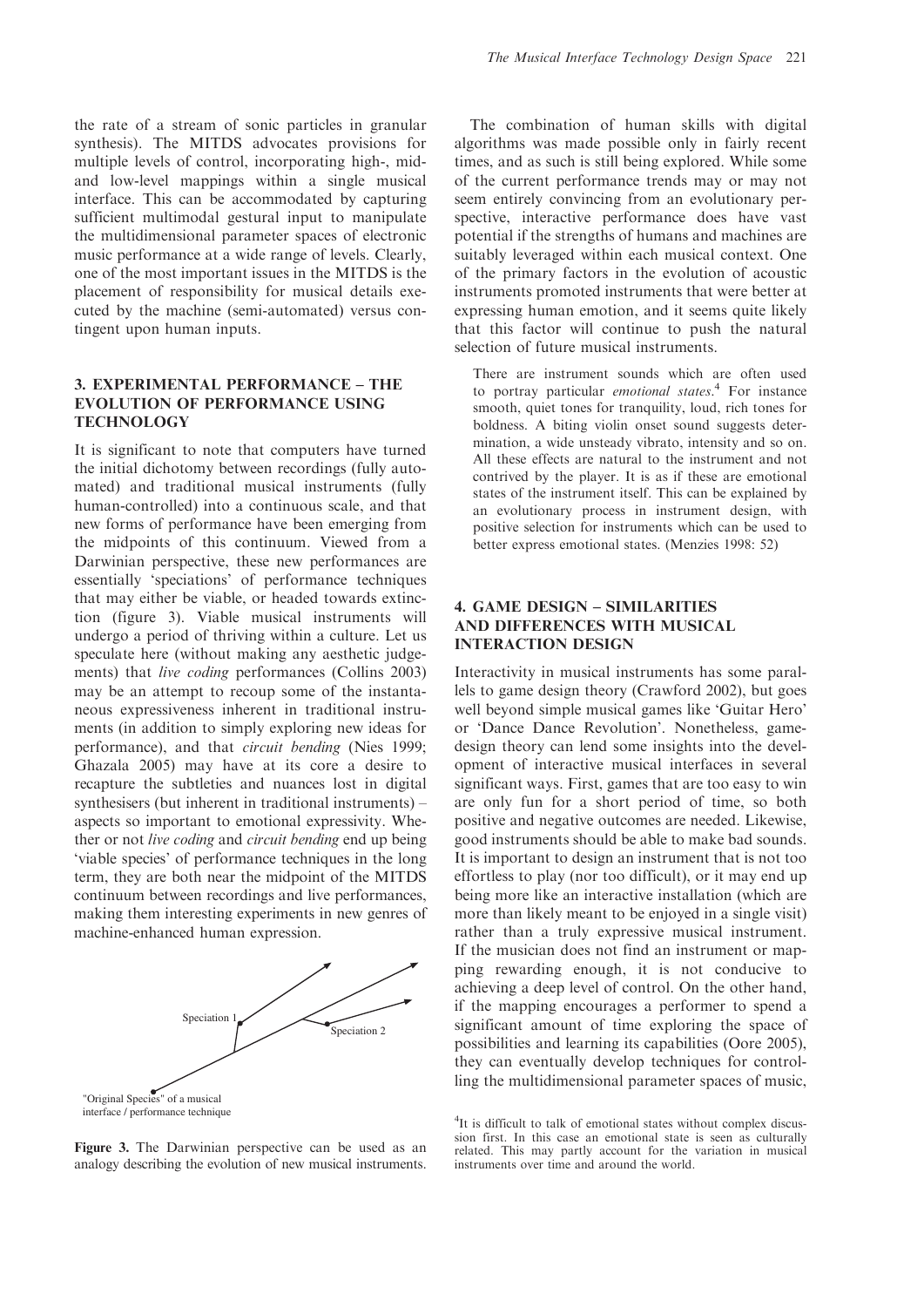with the end result reflecting this in the quality and virtuosity of the performance.

Counter to game design methodology, however, it is not productive to simply 'add a new level' in order to increase the difficulty level of a musical instrument. Instead, musical interface designers should make every effort to find interfaces and soundgenerating methods that by their nature have so much richness of interaction that the space can never truly be fully mastered, in essence leading to a neverending game of musical practice. If this is done well, a musician can spend years working with the same instrument (just as with acoustic instruments), exploring a wide range of musical ideas, and developing new skills and new mappings with the interface. As philosopher James P. Carse notes, there are two basic types of games: finite and infinite. A finite game is played with the purpose of winning (thus ending the game), while an infinite game is played with the purpose of continuing the play (Carse 1986). In the MITDS, the aim is to build interfaces that have the potential to provide musicians with infinite play. If an interactive musical instrument has only 100 possible states (or even 100,000), the musician will eventually realise that they have exhausted all possibilities the game has to offer, and give up on the instrument.

### 5. LANGUAGE AND MUSICAL EXPRESSIVITY

To understand human musical expressivity, we look at traditional musical instruments to try and comprehend what makes them compelling enough for humans to spend years mastering the skills needed to go beyond mundane beginning steps – to truly explore the possibilities they offer, and discover personal expressivity through them. Some have called this process to develop a voice or to speak through an instrument, both of which are analogies for expressive communication, which is what talented performers have developed so highly. While we all learn to communicate through the use of words, many argue that being musically expressive with our vocal chords came before the development of formal language in human pre-verbal utterances; the voice is unarguably our most intimate musical instrument.<sup>5</sup> In The Singing Neanderthals: The Origins of Music, Language, Mind and Body (2006) Mithen posits that 'musicality is a fundamental part of being human, that this capacity is of great antiquity, and that a holistic protolanguage of musical emotive expression predates language and was an essential precursor to it'.

Language can in fact be seen as a way of simplifying, standardising and giving meaning to our vocal sounds (Subotnick 2007), when considering the wide range of expressions the voice offers as a communicative interface. It seems that we have always entwined spoken language with musical (in a broad sense) intonations and inflections in order to give our words a unique sentiment each and every time we say them, thereby bringing extra meaningfulness to our communication. We know from experience that it is easier to understand implied meaning when listening to someone talk than it is to 'read between the lines' when browsing a manuscript, due to the modulations that are present in speech. Sarcasm is one obvious example. Although Mithen discusses these ideas mainly as they relate to the earliest days of humanity (when homonid vocal calls were non-symbolic and non-representative), such things are still ubiquitous in our language today. The inflections heard in our words gives them implicit meanings, beyond the simple semantics. There are still many instances of vocalisations that are more explicitly musical than linguistic (one example being infant-directed speech). The relationship between music and language is further discussed by Dobrian (1992), including how it relates to semiotics, information theory, generative grammar, and modern music theory.

The MITDS contends that this capacity for sonic inflections in a manner similar to our vocalisations is a crucial component of any musical instrument. An interface should provide the means to impart delicate nuances or rough emphasis while expressing a musical idea to an audience, and to do it instantaneously as we do while speaking, since the nature of time provides us only with fleeting moments to make the most of during a performance. Philosophically, this leads to an appreciation of how musical inflections are an important part of human life (both inside and outside of an overtly musical context), and also posits the tremendous importance of music in our lives.

## 6. INFLUENCES OF ERGONOMICS AND MAPPINGS

There is no question that instrument design has had a huge influence on the history of music, even though this is sometimes overlooked in the history books. Meaningful performances depend on the capabilities of an instrument to impart musical ideas, and convincingly reveal emotive themes to an audience. In addition, simple physical constraints have had lasting effects on music and harmony. For example, playing the same piece on the piano in B-flat and in F-sharp feels completely different under the hand due to the key layout (note that isomorphic keyboard layouts do not pose this hurdle). Different instruments allow different methods of expressivity, and a successful

<sup>5</sup> Scientists have shown that the evolution of human vocal apparati enabled much of our speech, though contemporary linguists rarely discuss the origin of language, as little is known about how it came into being.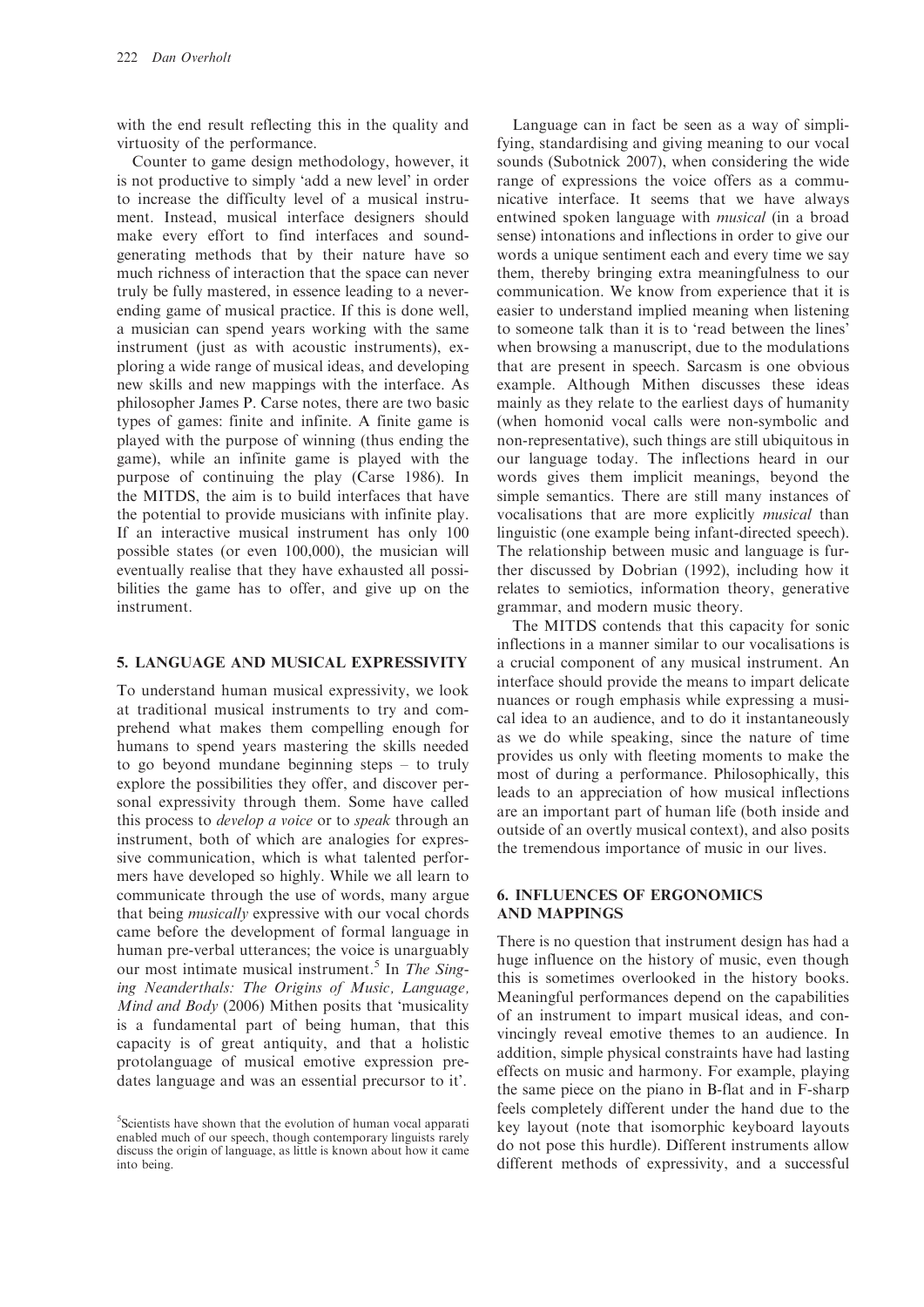phrase on one instrument can rarely be played on a different instrument while accurately retaining the same musical sense. This is not a negative aspect, rather it gives each instrument its own natural character. Thus, a pianist may accentuate a certain note by playing it with more force and elongating the rhythmic pattern around it, while a saxophone player might make a note 'growl' by humming through the embouchure at the same time as playing.

These considerations are related to the ergonomics of an interface and its mapping to musical output, both of which are important fulcrums within the MITDS. However, the customary approach to ergonomics (which specifies ease of use as being of prime importance) is not directly applicable to all aspects of musical interfaces. In the MITDS, one must also consider the role effort plays in the development of meaningful performance interfaces. The relationship between our bodies and musical instruments has always been at the centre of performance and compositional activities. A crucial capability of any musical instrument is therefore the means to capture the inflections of a performer's physical articulations to impart a powerful and moving experience; musical interfaces should have enough dynamic range to reveal not only small nuances in human gestures, but also more emphatic efforts portraying emotional intensity and calling for empathy from the audience.

Human expectations about an instrument's response (excitation) to an action (gesture) and the resulting sound (resonance) also play a large role in the MITDS, including the motor-mimetic cognition of the performer (Godøy 2001), and the corresponding perception of the audience. The coordination of many muscular actions is required in playing an instrument. Fingers can be controlled through small distances well, and are particularly sensitive to small contact forces. Arms and other limbs require larger movements in order to achieve a similar degree of control resolution (such as bowing motions), and their free dynamics are felt by the musician in the proprioceptive tensions and inertial stresses in the joints and tendons.

### 7. CATEGORISATION OF GESTURES AS INPUTS TO MAPPING SYSTEMS

There are several types of gestural inputs we can use in the MITDS, and many different kinds of musical outputs we can map them to. Cadoz (1994) broadly categorises the various functions of hand gestures into three areas:

- a. Semiotic gestures: those used to communicate meaningful information (such as 'thumbs up').
- b. Ergotic gestures: those used to manipulate physical objects.

c. Epistemic gestures: exploratory movements to acquire haptic or tactile information.

Ergotic gestures are the most useful in the MITDS, as their functions are those used to control a musical interface. Epistemic gestures will mostly be used while learning a new interface, and are always necessary at first. Semiotic gestures can also be used within the MITDS through techniques such as computer vision and gesture recognition. This can be seen in one example of the author's work with the Multimodal Music Stand (Overholt, Bell, Kleban, Putnam, Thompson and Kuchera-Morin 2007). A musician performing with the Multimodal Music Stand can semiotically cue the software mapping system to trigger a new section of a composition through the multimodal combination of computer vision, audio analysis, and electric-field sensor inputs.

Within the ergotic gesture category, Cadoz (1988) provides us with three basic functions that are commonly used in traditional musical instruments, controlling elements such as pitch, dynamics and timbre. These are:

- a. selection (picking from a range of discrete values);
- b. excitation (putting energy into the system); and
- c. modulation (shaping a control parameter).

In the MITDS, these can be seen as elements of a rudimentary design pattern for gestural inputs, which become more complex when incorporated into interactive interfaces through physical sensors and software mappings that graft multimodal sensor arrays into a combinatorial unified system for a particular instrument. When compared to the world of traditional acoustic instruments, however, it is clear that extrapolating such design patterns from the categorisation of gestures is vastly oversimplified. For example, many actions incur more than one type of output in traditional instruments (excitation also involves modulation, etc.). Acoustic instruments can be excited in four possible ways: they can be blown, struck, plucked or rubbed (without even considering nuances such as scraping, shaking, sliding, ruffling, crunching, caressing, etc.) (Pressing 1990), and all of these gestures can affect sonic outputs in multiple dimensions.

An acoustic instrument's range of musical output can be summarised at a first approximation by the three perceptual areas of pitch, amplitude dynamics, and timbre (again, oversimplified for many instruments). The variety with which these attributes are controllable in traditional instruments ranges from continuous glissandos across an instrument's full range of pitches (slide whistle) to discrete note selection (piano), from attack-only amplitude control (percussion) to continuously variable dynamics during a note (wind and bowed string instruments).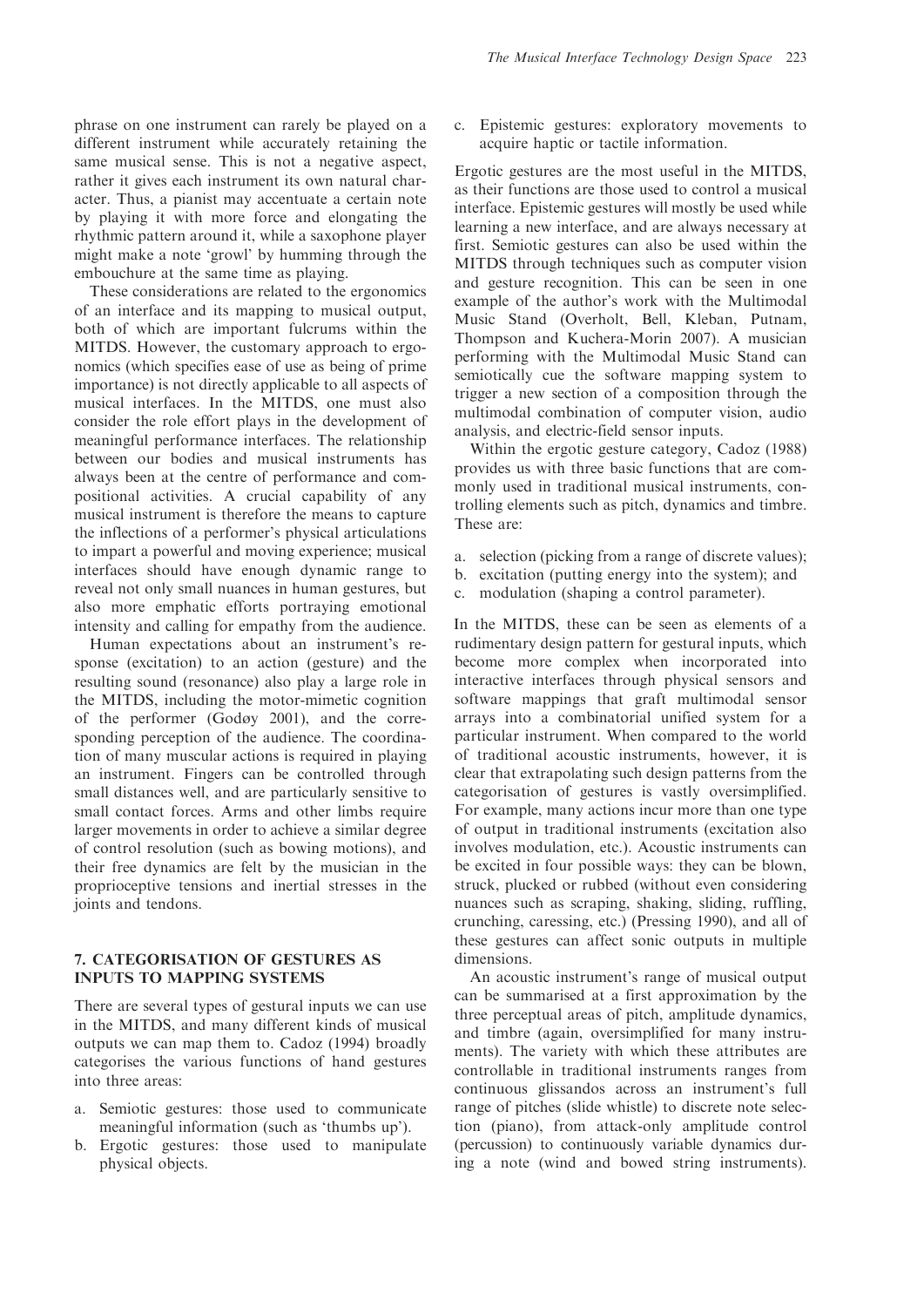Connections need to be made between the various excitations, selections and modulations to the domains of pitch, amplitude and timbre for new instruments in the MITDS, as well as the lower-level sub-note-level inflections, and higher-level decisions contemplating the possibilities offered by control over procedural and algorithmic sound-pattern generation.

# 8. APPROACHES TO DEVELOPING MAPPING SYSTEMS

Mapping systems can include many different types of connections between gestural inputs and synthesis parameters – one-to-one, one-to-many, many-to-one, many-to-many, few-to-many, many-to-few, and so on – as well as modal mappings, in which the user can select alternate functionality of some controls (via a modifier key, for example). Although there is no hard and fast rule, many mappings tend to allow players to have simultaneous control over several parameters of the sound with a single gesture (one-to-many or fewto-many). One reason that these types of mappings tend to be more common is that they are consistent with the way traditional musical instruments behave, and thus with our pre-conditioned psychological expectations. Also, because timbre space is multidimensional (Grey 1975) yet we perceive these correlated dimensions as a whole, it feels intuitive to control multiple musical dimensions with one motion. This is, after all, what we do with acoustic musical instruments (Wessel 1979).

Regarding mapping in hardware, it is clearly optimal to utilise sensors that correlate directly to human response curves. This is generally logarithmic, as it is related to our perception of properties such as frequencies and loudness. Also, the use of dedicated rather than re-usable electronics will help increase a system's overall stability in the long term. For a performer the stability of both hardware and software mapping is important, as these need to be learned and practised without an instrument's functionality changing radically under their hands. The MITDS makes use of the CREATE USB Interface (Overholt 2006) (or similar devices) in order to implement this approach, as it is both small enough and inexpensive enough to put inside various custom controllers. Certain mappings can be contained in the firmware of the device, and the use of standard communication protocols should extend the useful lifetime of the instruments. Whether implemented in firmware or host software, a fundamental set of mapping operations can be described as follows:

Shaping response controller data can be shifted or inverted (addition), compressed and expanded (multiplication), limited, segmented or quantized (thresholding). Methods which keep track of the history of a signal allow measurement of rates of change, smoothing and other types of filtering to amplify specific features in the signal or to add delays and hysteresis in the response (differencing, integration, convolution). The rates of data transmitted can be reduced and expanded (decimation and interpolation). Linear and nonlinear transforms allow the shaping or distortion of the signals to any desired response (functional and arbitrary mappings). (Ryan 1991: 8)

# 9. TRANSPARENCY OF MAPPINGS

A performance interface should attempt to provide a vehicle for expressive communication with the audience. As it is stage-based, it should take into account both audible and visual effects of the gestures it utilises. Transparency of mappings is an important consideration in the MITDS, wherein the roles of the performer and the computer should be clearly defined, and the actions of the performer should have clear consequences in order for the interaction to be perceived and understood by the audience. However, the range of the performer's actions should not be overly simple or predictable, since if the interaction process is too obvious the audience is not given any sense of complexity, uncertainty or 'marvel' through the music or the performer's skills, and the piece is in danger of becoming a simple technology demonstration.

Because musical interface technology allows isometric sensors to be used for control inputs, there is some debate as to whether new interfaces should purposefully make use of visually appreciable gestures (stage presence), and what relevance this has to the music. Many would say that watching a musician interact with his or her instrument adds to the expressiveness of the performance, providing an important element of the music. Others argue that the sound of music by itself is inherently expressive, and need not rely on any external visual stimulation. With careful consideration, there are decisions that can be made by the designer of new musical interface technologies that provide a good level of audience understanding. The development of new performance practices that provide the desired level of transparency of the mappings is placed on the shoulders of the inventor/composer/ performer with entirely new sensor-based instruments in the MITDS.

# 10. COMPLEXITY OF THE MAPPINGS

The musical responsibilities that must be managed by a performer include those of a physical and cognitive nature (Fitts 1954; Cook 2001) as required by the interface, its mapping, and the music to be performed. A developer working in the MITDS must take all of these things into account. With traditional instruments, polyphonic musical lines are more difficult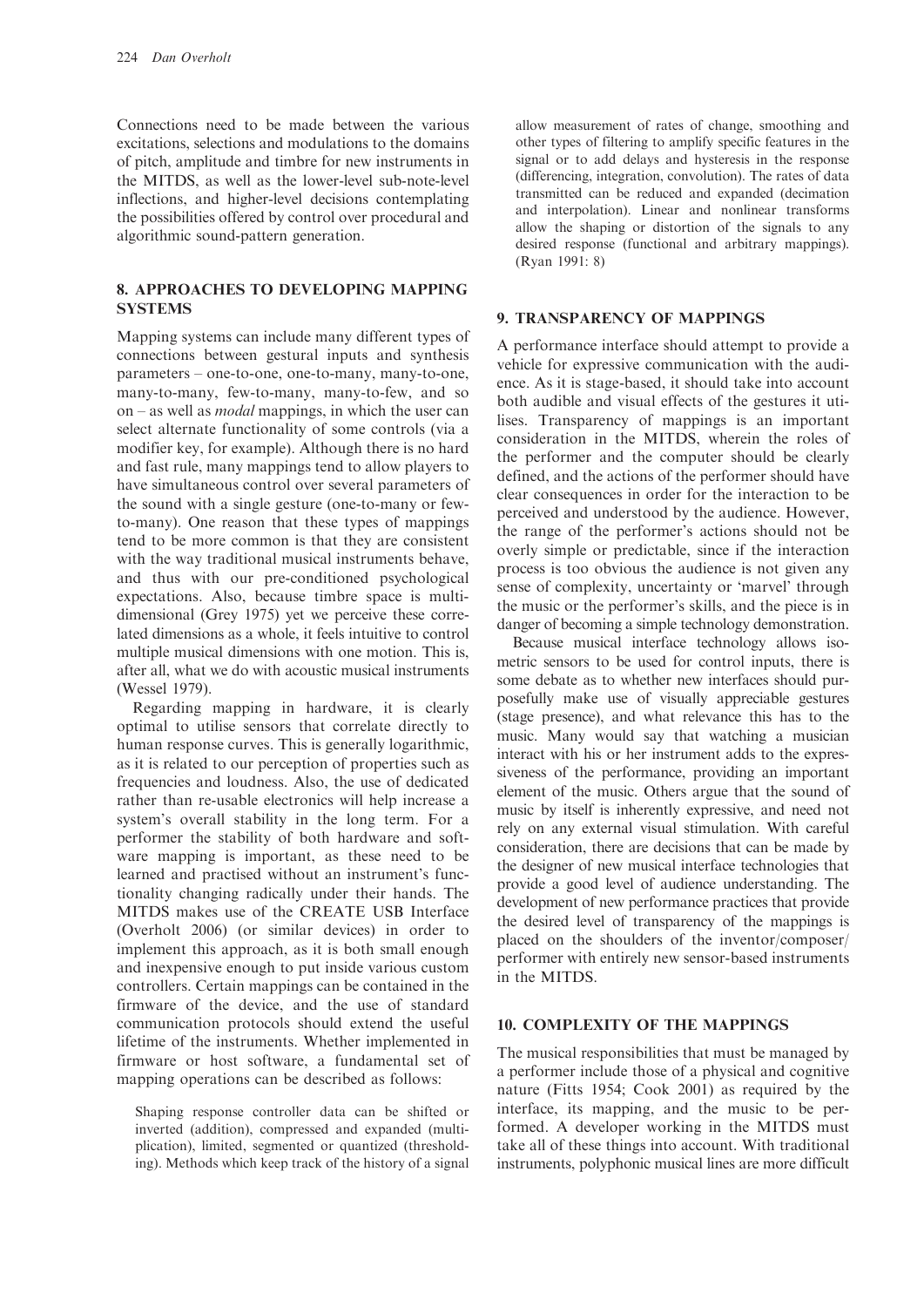to play than single pitch melodies or rhythms, and the cognitive and physical limitations of humans can be reached easily in the simultaneous control of many expressive elements. Indeed, playing the violin can be somewhat akin to ambidextrous drawing, with each hand simultaneously performing a complex task. Many interfaces such as wind or bowed string instruments involve two interdependent motor skills; one for precisely timed musical events and another allowing subtle continuous control. With the clarinet, for example, the player moves the fingers and tongue to change notes, and modifies his or her embouchure and breath to change tone and dynamics continuously. This division of efforts is generalised in a description of bimanual actions in the kinematicchain model (Guiard 1987), and has been explored explicitly in new musical interfaces by Kessous and Arfib (2003).

The attempt to approach and even surpass the expressive capabilities of traditional instruments is what we are primarily striving for in the MITDS. This may necessitate the migration of certain lowlevel controls up to higher-level 'set and momentarily forget' mappings that reduce physical and cognitive loads until the parameter needs updating. It also requires the development of new performance skills and techniques through many hours of practice; successful new instruments will need to incorporate both of these elements – advanced multimodal musical interface technologies and mappings, along with advanced human proficiency and talent.

## 11. HUMAN-CENTRED INTERFACE DESIGN IN THE MITDS

Along with our physical limitations, human cognitive limitations such as speed of thought and the number of elements we can hold in our brains at one time can be mitigated to a certain degree through both practice and the integration of interactive digital technology – thereby partially circumventing the natural restrictions placed on our performance abilities. By allowing our subconscious and/or an interactive musical instrument to handle skills learned through discipline and aspiration, we can devote our conscious attention to more elaborate mind–body fluencies, potentially reaching another whole level of expressivity. When such a performance goes well, the audience will always realise that something extraordinary is happening, even if they do not fully understand what exactly it is. It is the author's belief that striving to develop such capabilities will always be important, because social and personal expression are vital elements of human life. This conviction is also influenced by personal experiences showing the 'magic' that can happen in such moments; not a 'how did they do that?' type of magic, but a deeper feeling that somehow expresses real sentiments, dreams and desires through a musical performance. In order to develop personal expression, we must build up a relationship with an instrument, eventually mastering it and finding a rewarding interaction akin to what some have called a musical Zen state (Nachmanovitch 1990). If an instrument is to become a communicative vehicle for musicians, it must allow us to attain enough fluency to be able to transcend the instrument and connect with other humans through the music, and it is both a technical and artistic challenge to create systems that provide enough power and nuance to capture the passion, intuition, and joy of music that is the inheritance of humankind.

## 12. CONCLUSION

This article has put forth some of the analysis guidelines, principles and design patterns in a framework for the development of new interactive musical instruments called the Musical Interface Technology Design Space. The field of interactivity in musical instruments is a complex, evolving and exciting research area, still in its infancy, with much work yet to be done. The practical approach of the author's research is exposed in some of the examples given, indicating possible directions for future research in the field. The long-term process of conceiving, designing, performing with, listening to, evaluating, and iteratively developing new and evolving musical instruments is merely outlined in the MITDS framework described here. The author looks forward to seeing what comes in the future, as well as helping shape the course of interactivity in musical instruments through the worldwide community of research, development, composition and performance.

#### **REFERENCES**

- Birnbaum, D., Fiebrink, R., Malloch, J. and Wanderley, M. 2005. Towards a Dimension Space for Musical Artifacts. 2005 Conference on New Interfaces for Musical Expression (NIME–05). Vancouver, Canada, 192–5.
- Cadoz, C. 1988. Instrumental Gesture and Musical Composition. Proceedings of the 1988 International Computer Music Conference. San Francisco, International Computer Music Association, 1–12.
- Cadoz, C. 1994. Le geste canal de communication hommemachine. La communication 'instrumentale'. Sciences Informatiques, numéro spécial: Interface homme-machine 13(1): 31–61.
- Carse, J. 1986. Finite and Infinite Games. New York: Free Press.
- Collins, N. 2003. Generative Music and Laptop Performance. Contemporary Music Review 22(4): 67-79.
- Cook, P. R. 2001. Principles for Designing Computer Music Controllers. Proceedings of the 2001 Workshop on New Interfaces for Musical Expression, CHI, 2001. Seattle, WA.